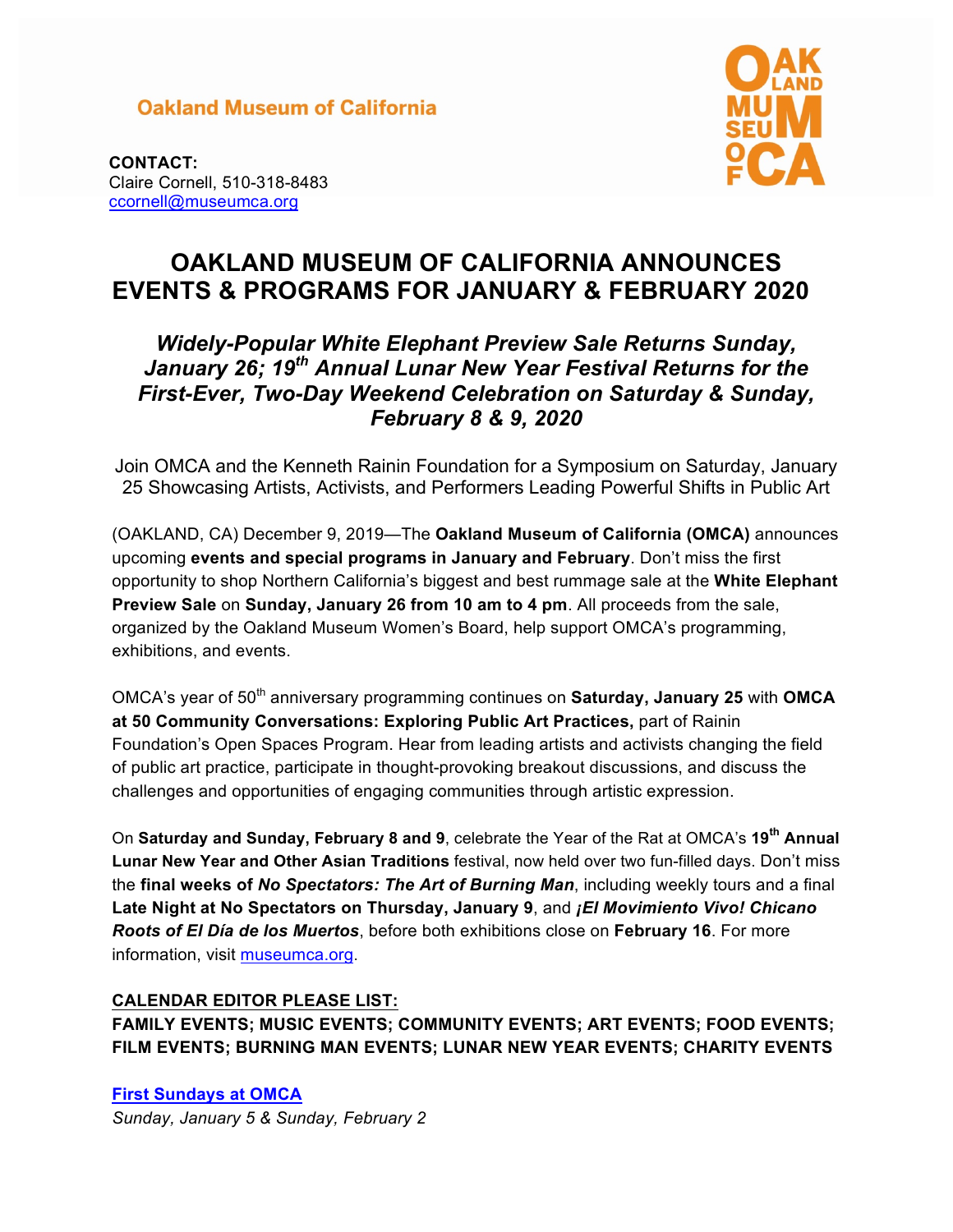#### *11 am – 5 pm*

Celebrate the new year with a visit to OMCA! Marvel at spectacular artwork and large-scale installations in *No Spectators: The Art of Burning Man* and learn about Chicano activists who introduced Día de los Muertos traditions to the United States in *¡El Movimiento Vivo! Chicano Roots of El Día de los Muertos*. Experience all that our Galleries of California Art, History, and Natural Sciences have to offer. Pick up a treat for yourself or a loved one in the OMCA Store. Enjoy a lunch or snack in Blue Oak café. Spend a day with us and find out why East Bay Express calls OMCA "the best museum for the people, by the people."

Suggested donation for general admission: \$5 per person. No advance online tickets are available for First Sundays. Your contribution helps us provide access to other visitors in the community. There is an additional \$5 charge for special exhibition *No Spectators: The Art of Burning Man*.

#### **Friday Nights at OMCA**

*Every Friday from 5 pm – 9 pm January 17, 24, 31 (note: no event on January 3 and 10) February 7, 14, 21, 28*

Friday Nights at OMCA will return after the winter break on Friday, January 17, 2020. We'll continue our Friday Nights experience throughout OMCA's campus renovations, including Off the Grid food trucks, DJs, music, family programs, late-night gallery access, and other activities for the community every Friday night. Throughout the duration of the renovation, some areas may be impacted. Stay tuned for more information and sign up for the Museum's eNews to receive the latest details, or find more details on our Friday Nights at OMCA webpage.

#### **Tour | No Spectators: The Art of Burning Man**

#### *Every Sunday through February 16 12 pm*

View the spectacular artwork and large-scale installations from one of the most widelycelebrated cultural events in the world with an OMCA Docent as your guide. Explore works by Bay Area artists including jewelry, costumes, "mutant" vehicles, sculptures, photography, and paintings. Learn about Burning Man's origins, from its counterculture roots in the San Francisco Bay Area to the world-famous desert gathering it is today.

Included with Museum special exhibition admission.

#### **Late Night at No Spectators: The Art of Burning Man**

#### *Thursday, January 9 6–10 pm*

Join us for exclusive late-night access to OMCA's major fall exhibition *No Spectators: The Art of Burning Man*, plus enjoy the rare opportunity to enjoy snacks and beverages from the Blue Oak Café inside the gallery while spending time with your community. Don't miss the outdoor sculpture and 40-foot temple, illuminated at night on OMCA's terrace as part of the exhibition.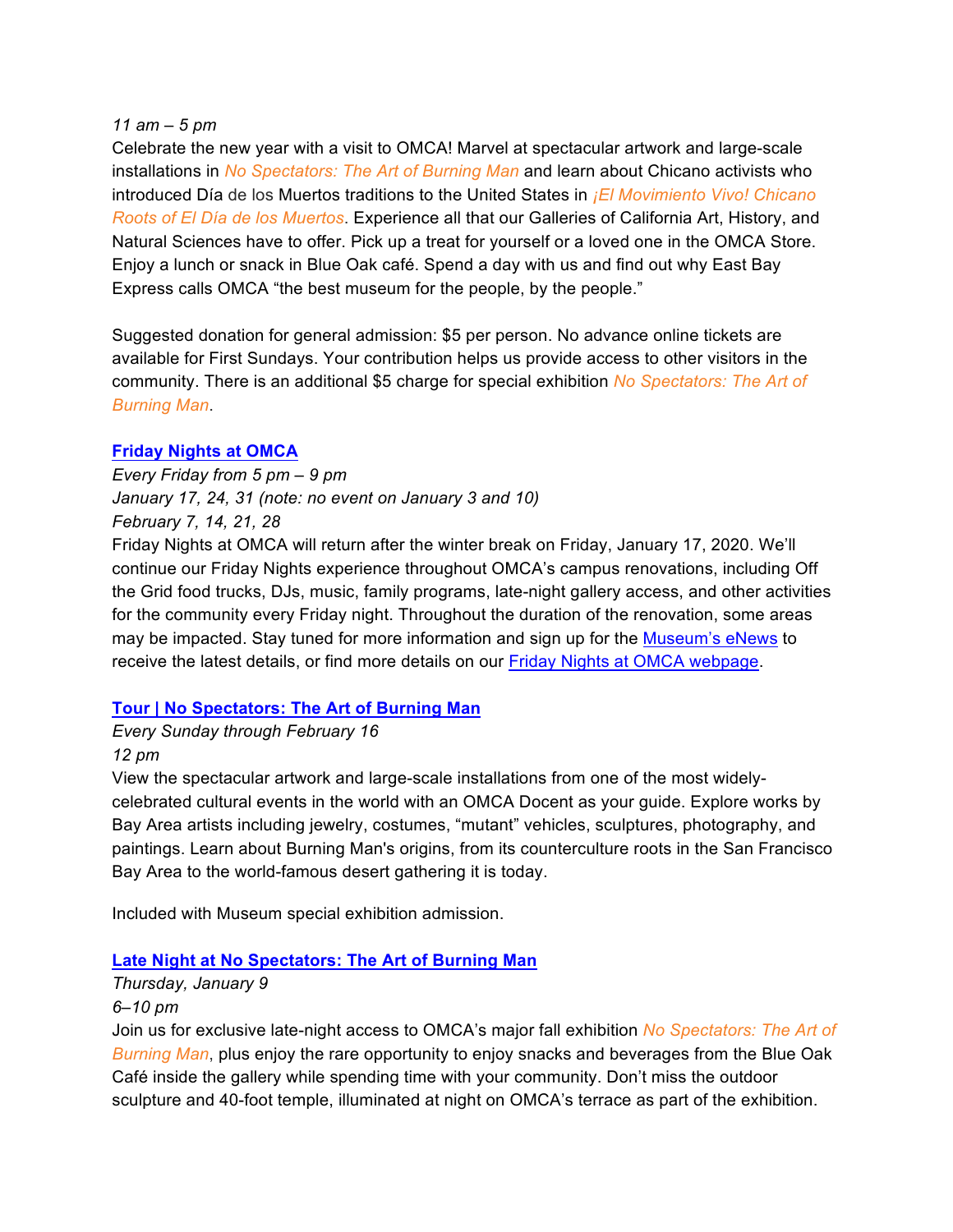Tickets are \$21 for general admission, \$16 for seniors and students with current ID, \$12 for youth, and free for Members. Admission does not include access to other galleries and areas of the OMCA campus.

## **Playa Pop-Up: Balsa Man Tiny Art Making**

*Sunday, January 19 11 am – 5 pm* Join us for an afternoon of building tiny art in conjunction with special exhibition *No Spectators: The Art of Burning Man*. The Balsa Man Organization will set up space in Oak Street Plaza where guests can create miniature artworks from balsa wood and other materials. Creations can be taken home or added to a model of Burning Man.

This event is free and open to the public. Admission to *No Spectators: The Art of Burning Man* is \$21 for adult admission.

## **OMCA at 50 Community Conversations: Exploring Public Art Practices**

## *Saturday, January 25*

## *10 am – 4:30 pm*

Join OMCA for a special all-day symposium showcasing artists, activists, and performers who are creating powerful and engaging work that shifts the field of public art practice. Artists, arts professionals, and art enthusiasts are invited to learn, share their experiences, and discuss the challenges and opportunities of engaging communities through artistic experimentation in public space. The symposium is part of the Rainin Foundation's Open Spaces Program, which funds temporary place-based public art projects in Oakland and San Francisco that engage communities, support artistic experimentation, and energize public spaces.

Tickets are \$20 for Members and \$25 for general admission. Ticket does not include gallery admission.

## **White Elephant Preview Sale**

#### *Sunday, January 26*

## *10 am – 4 pm*

Serious shoppers take note: the biggest and best rummage sale in Northern California returns on January 26. The Preview Sale, a one-day event, offers an early chance to take home great finds, including clothing, jewelry, books, tools, art, sports equipment, furniture, household items, and more.

Held in a 96,000-square-foot warehouse at 333 Lancaster Street, near the Oakland Estuary, the Preview Sale offers first dibs on shopping before the public sale on March 7 and 8. Organized and presented by the Oakland Museum Women's Board, all sale proceeds benefit the Oakland Museum of California. Purchase tickets at whiteelephantsale.org/preview-sale/preview-tickets.

**19th Annual Lunar New Year Celebration and Other Asian Traditions: Year of the Rat** *Saturday, February 8 and Sunday, February 9*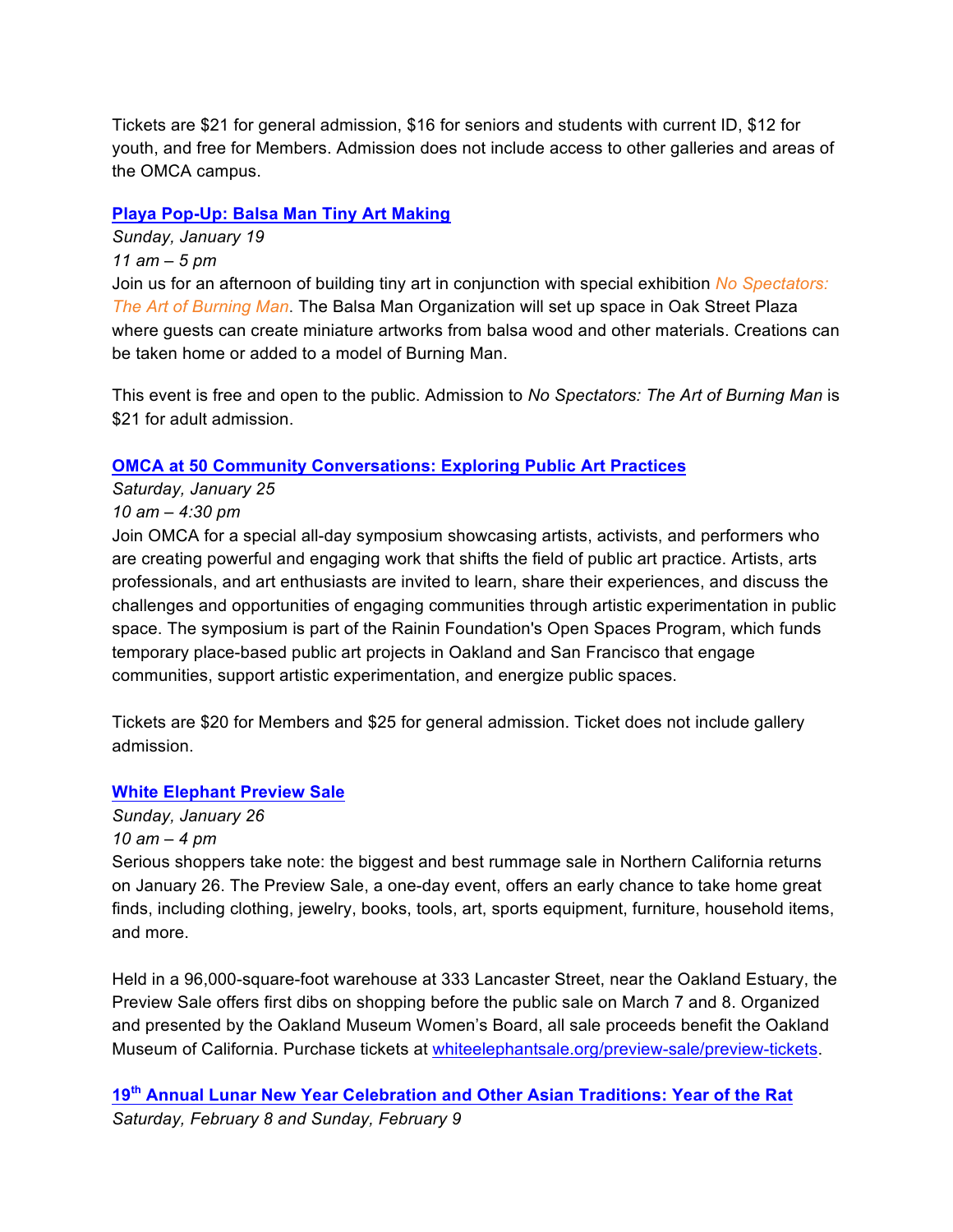#### *12–4:30 pm*

Join OMCA in celebration of the Year of the Rat with our 19th annual Lunar New Year festival, now held over two fun-filled days! Enjoy live cultural performances, demonstrations, hands-on activities, food, traditional and contemporary music and dance, storytime, a petting zoo, and much more.

The tradition of Lunar New Year is celebrated around the world, and at the Oakland Museum of California, our annual event explores connections between the many diverse Asian cultures represented around the Bay Area, including Chinese, Korean, Vietnamese, Tibetan, Japanese, Malaysian, Indian, Bhutanese, and more.

All activities included with Museum admission. Free entry for children 8 and under. OMCA Members enjoy free admission and express entry at the Oak Street Plaza Membership table during the event. All visitors are encouraged to use public transportation. OMCA is conveniently located one block from the Lake Merritt BART station. Limited flat rate parking will be available during the event for \$7.

## **ABOUT OMCA FAMILY**

The Oakland Museum of California (OMCA) is committed to being a welcoming and lively place for multi-generational Bay Area families to visit, learn, and engage through OMCA Family, with art activities, storytelling, and hands-on, drop-in projects throughout the Museum. OMCA's other family-friendly offerings include free Family Guides to the Galleries available at ticketing desks, free activity Books & Blankets available for check-out anytime the Museum is open, and three large annual festivals: Lunar New Year in February, the Summer Reading Celebration in August with the Oakland Public Library, and the Days of the Dead Celebration in October. *Free admission for children provided by the Bernard Osher Foundation. The Lunar New Year Community Celebration is made possible in part by generous support from Macy's and the Oakland Museum Women's Board.* museumca.org/family

#### **ABOUT THE OAKLAND MUSEUM WOMEN'S BOARD**

The sole purpose of the Oakland Museum Women's Board (OMWB), a dedicated group with 114 year-round members, has been to raise money to support the Oakland Museum of California acquisitions, exhibitions, educational programs, capital improvements, and more. Since 1959, the OMWB has contributed over \$22 million to the Museum. With the help of a thousand dedicated volunteers, they work year-round to organize and present the White Elephant Sale held annually during the first weekend in March which attracts shoppers from the Bay Area and beyond.

#### **ABOUT THE OAKLAND MUSEUM OF CALIFORNIA**

The Oakland Museum of California (OMCA) tells the many stories that comprise California, creating the space and context for greater connection, trust, and understanding between people. Through its inclusive exhibitions, public programs, educational initiatives, and cultural events, OMCA brings Californians together and inspires greater understanding about what our state's art, history, and natural surroundings teach us about ourselves and each other. With more than 1.9 million objects, OMCA brings together its multi-disciplinary collections of art, history, and natural science with the first-person accounts and often untold narratives of California, all within its 110,000 square feet of gallery space and seven-acre campus. The